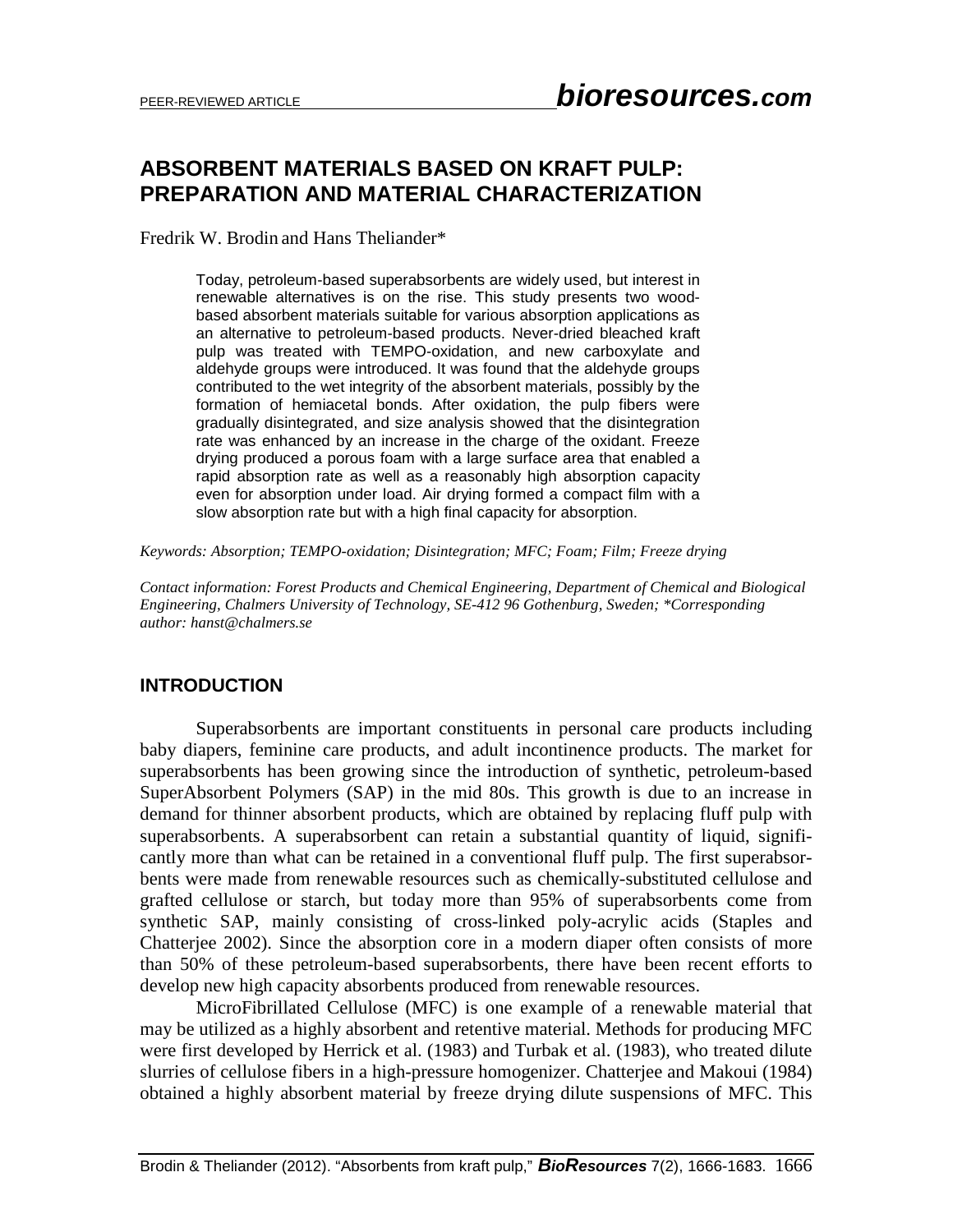material had a retention value of 10 g/g in 1% sodium chloride solution under a load of 3.5 kPa. Later, cross-linking with glutaraldehyde was found to improve the properties of the MFC absorbents and allowed the material to be air-dried. After compression (0.4  $g/cm<sup>3</sup>$ ), this material had an absorption capacity of 16  $g/cm<sup>3</sup>$  and a retention capacity of 8 g/g (Makoui and Chatterjee 1987).

Since the mechanical treatment in the preparation of MFC has a high energy demand, several different pretreatment methods have been proposed, including acid hydrolysis (Zimmerman et al. 2004; Henriksson et al. 2008) or enzymatic hydrolysis (Paakko et al. 2007; Henriksson et al. 2008). The addition of carboxylic groups has also been used as a pretreatment method. In a study by Wågberg et al. (2008), carboxylic groups were added by carboxymethylation, and it was reported that full homogenization was obtained after only one passage through a dispersing unit. Saito et al. (2006) introduced the use of oxidation with 2,2,6,6-tetramethylpiperidine-1-oxyl (TEMPO), NaBr, and NaClO prior to mechanical disintegration. This method resulted not only in an increase in the water retention value, but also in extensive degradation of the cellulose molecule under the alkaline conditions. In another study, a TEMPO/NaClO/NaClO<sub>2</sub> system was used, which yielded pulp with a low degradation of the cellulose molecules and almost no aldehyde groups (Saito et al. 2009).

In this study, a three-step process (see Scheme 1) is proposed for the preparation of two types of absorbent materials with wood as the raw material (Theliander et al. 2011; Wernersson and Theliander 2011). In the first step, kraft pulp was oxidized in a reaction system catalyzed with TEMPO and NaBr. NaClO was added as the primary oxidant. The oxidized pulp was disintegrated with a mechanical treatment to obtain a network of liberated fibrils. Finally, drying was performed by either freeze drying or air drying, resulting in two different types of absorbent materials. To study the influence of different process conditions, two different starting pulps, four different charges of primary oxidant, mechanical treatment of various durations, and two drying methods were investigated in this study.



**Scheme 1.** Process steps for preparation of new absorbent materials.

# **EXPERIMENTAL**

#### **Materials**

Industrial softwood kraft pulp produced with a Totally Chlorine Free (TCF) beaching sequence was the main raw material in this study. However, one additional test was performed with an industrial hardwood kraft pulp (Elemental Chlorine Free (ECF)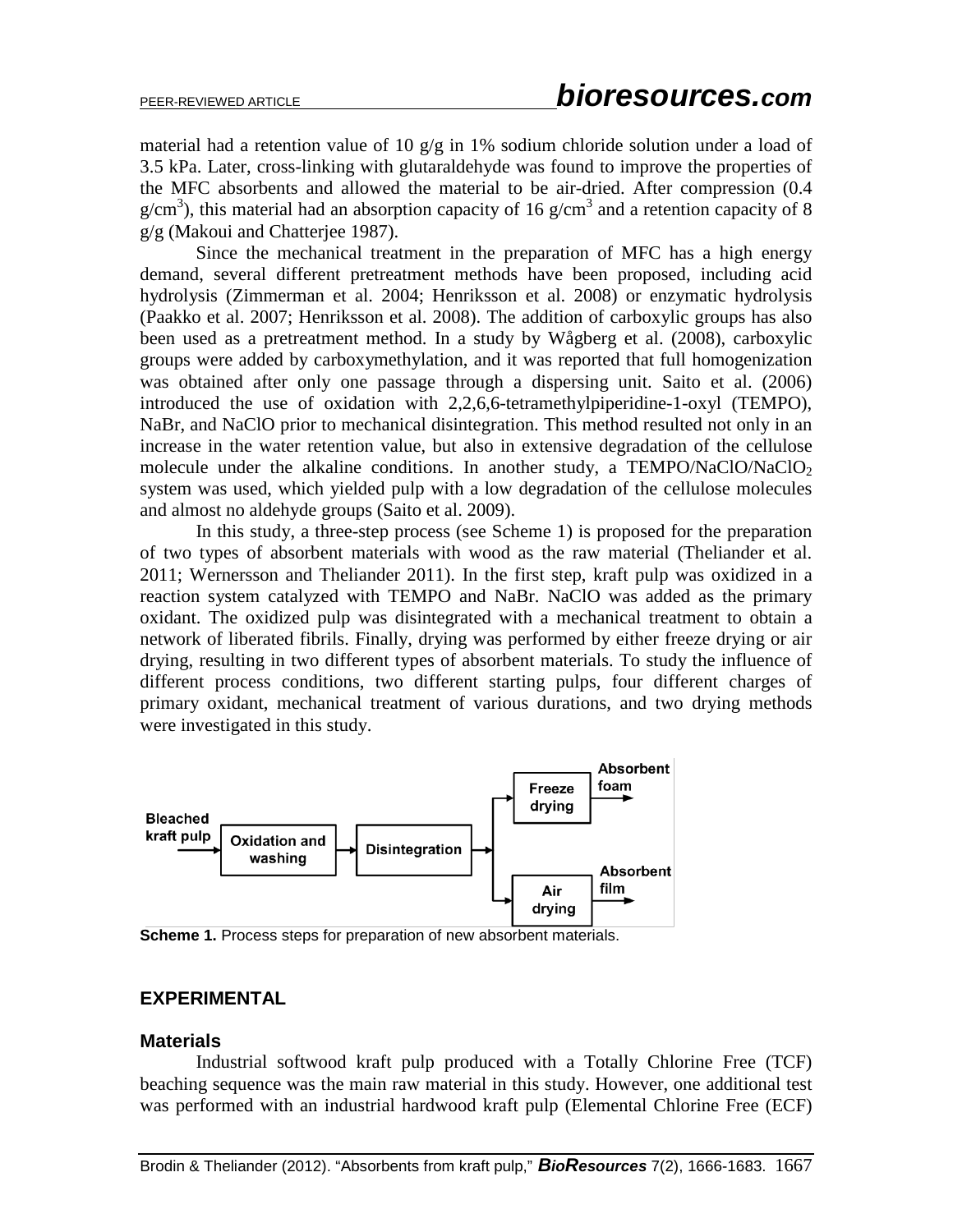bleaching sequence) to examine the influence of the starting pulp. Both pulps were produced from Scandinavian wood, and the pulps had never been dried prior to the experiments in this work. The chemicals used in the oxidation experiments were TEMPO (purity 98%, Sigma Aldrich), NaBr (purity 99.5%, Scharlau), and NaClO (10-15% available chlorine, Sigma Aldrich).

# **TEMPO-Oxidation and Washing**

12 g of o.d. pulp was oxidized at 1.0% pulp consistency in a reaction that was started by adding NaClO to a pulp slurry containing catalytic amounts of TEMPO and NaBr (see Table 1). The concentration of the sodium hypochlorite solution was determined by iodometric titration. The oxidation reaction was performed at room temperature (21-23 °C), and the pH was maintained at  $10.0 \pm 0.2$  by manual additions of 0.5 M NaOH. The oxidation reaction was considered to have ended when no further decrease in pH could be observed. After the reaction, the oxidized pulp was separated from the reaction medium by filtration and was washed with 5 L of deionized water. The washed oxidized pulps were stored in plastic bags at 4 ˚C before further treatment and analysis. The selectivity of carboxylate group formation was calculated according to the equation below, where the formed carboxylate groups (multiplied by two, since two hypochlorite ions are consumed for each carboxylate group) were divided by the charge of the oxidant.

$$
Selectivity \, (\%) = \frac{2 \times (COO_{ox\, pulp}^- - COO_{non-ox\, pulp}^-)}{ClO_{charae}^-} \tag{1}
$$

| Wood source | Oxidation | <b>TEMPO</b>  | NaBr          | <b>NaCIO</b>  |  |
|-------------|-----------|---------------|---------------|---------------|--|
|             | level     | (mmol/g pulp) | (mmol/g pulp) | (mmol/g pulp) |  |
| Softwood    | No        |               |               |               |  |
| Softwood    | Mild      | 0.1           | 1.0           | 0.8           |  |
| Softwood    | Medium    | 0.1           | 1.0           | 2.1           |  |
| Softwood    | Harsh     | 0.1           | 1.0           | 3.2           |  |
| Softwood    | Harshest  | 0.1           | 1.0           | 4.2           |  |
| Hardwood    | Harshest  | 0.1           | 1.0           | 4.2           |  |

**Table 1.** Amount of Chemicals in Oxidation Experiments

# **Reduction of Aldehyde Groups**

One batch of the softwood kraft pulp treated with the harshest oxidation was additionally treated with  $NaBH<sub>4</sub>$  in order to reduce the aldehyde groups in the pulp to hydroxyl groups. 5.0 g of o.d. pulp was suspended in water to 8% pulp consistency, together with 0.303 g NaBH4 and 0.115 g of 0.05 mM NaOH. The suspension was put in a water bath (60 ˚C) for 2 h reaction time. After, the reduced pulp was washed with deionized water and stored at 4 ˚C.

# **Disintegration of Pulp Fibers**

The different pulps were mechanically disintegrated in two series of experiments, as shown in Table 2. In the table, the treatment time shows the duration of the treatment, while the mechanical treatment is a normalized value that was calculated by dividing the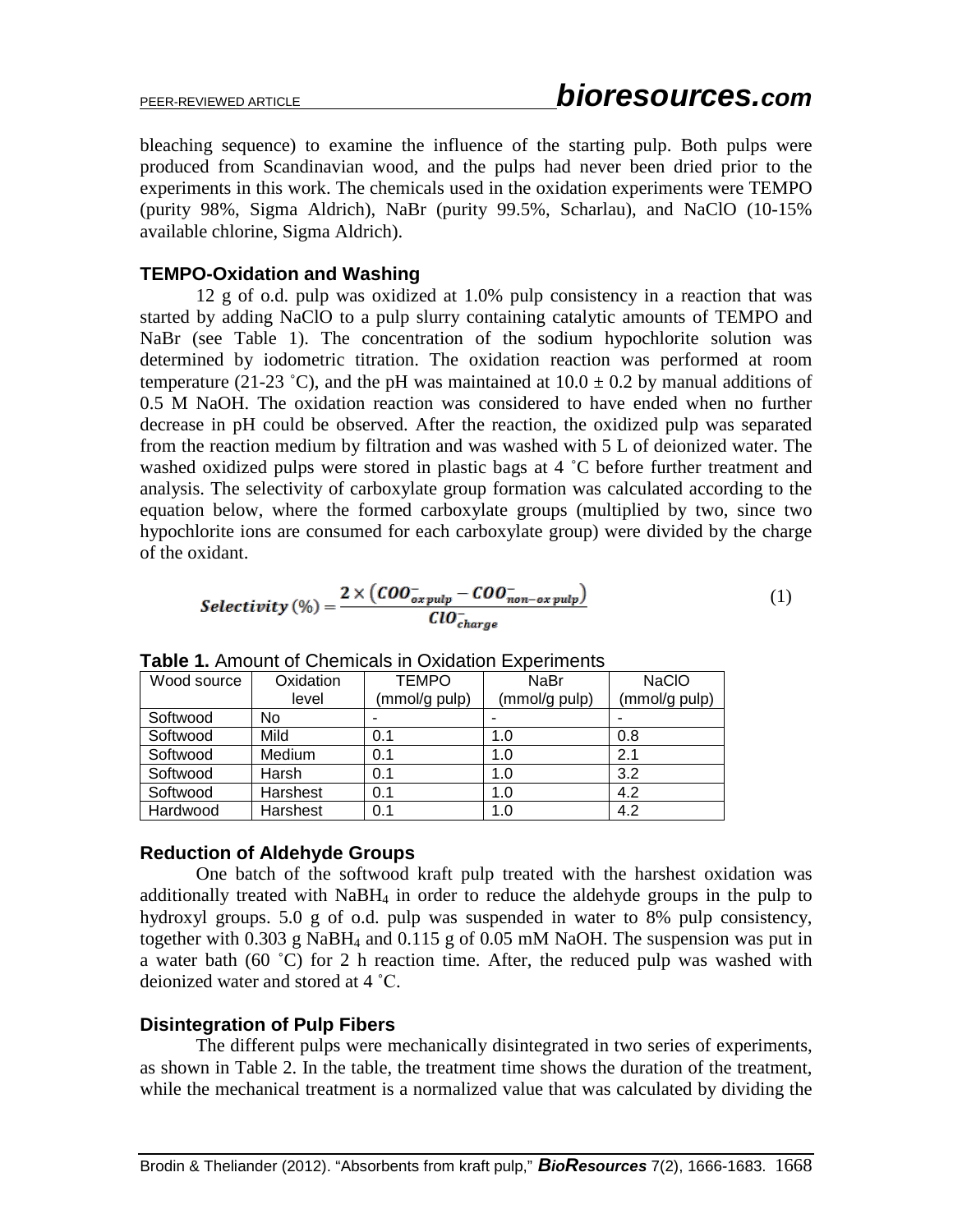treatment time with the amount of pulp in the experiment. In this paper, the results are reported as normalized values to enable comparisons between samples that contained different amounts of pulp.

The equipment used in these experiments was an Ultra-Turrax T 45/N high shear dispersing unit from IKA. All samples were diluted to 1.0% pulp consistency by adding deionized water prior to treatment, and the starting temperature was approximately 20 ˚C. During the mechanical treatment the suspension temperature rose to 40-80 ˚C and a substantial increase in viscosity was observed for pulps with a high oxidation level. In some cases, the samples were diluted to obtain good mixing or were cooled to avoid significant evaporation. After the treatment all samples were stored at 4 ˚C before further treatment and analysis.

In the first series of mechanical treatments (1-15), samples were collected during the disintegration process. Therefore, the starting material of one experiment can be the same as the sample obtained in the latest experiment. The sample sizes were 100 g wet material (1-6) and 80 g wet material (7-14). No samples were taken during Experiment 15. In the second series of mechanical treatments (17-24), the samples were diluted to 0.6% pulp consistency after 1 min mechanical treatment. No samples were taken out during the mechanical treatment, except for Experiment 18 where very small samples of about 2 mL wet material were collected every 30 min. In Experiment 16, the pulp was diluted to 0.6% pulp consistency without any mechanical treatment of the pulp.

|                | <b>TWO EI</b> EXPONSIVERS CONGITORS GOOD IN THE INCONGITION TROUGHOLIC |                                |                |                  |           |                  |              |  |
|----------------|------------------------------------------------------------------------|--------------------------------|----------------|------------------|-----------|------------------|--------------|--|
| ID             | Wood                                                                   | Oxidation                      | Extent<br>of I | Dry pulp         | Treatment | Mechanical       | Final pulp   |  |
|                | source/                                                                | level                          | mechanical     | weight (g)       | time      | treatment        | cons. $(\%)$ |  |
|                | starting                                                               |                                | treatment      |                  | (min)     | (min/g pulp)     |              |  |
|                | material                                                               |                                |                |                  |           |                  |              |  |
| 1              | Softwood                                                               | Mild                           |                | 5.0              | 5.0       | 1.0              | 1.0          |  |
| $\overline{2}$ | ID <sub>1</sub>                                                        |                                |                | 4.0              | 5.0       | $\overline{2.3}$ | 1.0          |  |
| 3              | ID <sub>2</sub>                                                        |                                |                | 3.0              | 5.0       | 3.9              | 1.0          |  |
| $\overline{4}$ | Softwood                                                               | Medium                         |                | $\overline{5.0}$ | 5.0       | 1.0              | 1.0          |  |
| 5              | ID <sub>4</sub>                                                        |                                |                | 4.0              | 5.0       | 2.3              | 1.0          |  |
| $\,6$          | ID <sub>5</sub>                                                        |                                |                | 3.0              | 5.0       | 3.9              | 1.0          |  |
| $\overline{7}$ | Softwood                                                               | Harsh                          |                | 5.0              | 1.0       | 0.2              | 1.0          |  |
| 8              | ID <sub>7</sub>                                                        |                                |                | 4.2              | 2.0       | 0.7              | 1.0          |  |
| 9              | ID <sub>8</sub>                                                        |                                |                | 3.4              | 2.0       | 1.3              | 1.0          |  |
| 10             | ID <sub>9</sub>                                                        |                                |                | 2.6              | 5.0       | 3.2              | 0.7          |  |
| 11             | Softwood                                                               | Harshest                       |                | 5.0              | 1.0       | 0.2              | 1.0          |  |
| 12             | <b>ID 11</b>                                                           |                                |                | 4.2              | 2.0       | 0.7              | 0.7          |  |
| 13             | <b>ID 12</b>                                                           |                                |                | 3.7              | 2.0       | 1.2              | 0.7          |  |
| 14             | <b>ID 13</b>                                                           |                                |                | 3.1              | 5.0       | 2.8              | 0.7          |  |
| 15             | Softwood                                                               | Harshest                       | Medium         | 5.0              | 15        | 3.0              | 0.5          |  |
| 16             | Softwood                                                               | No.                            | No.            | $\sim$           | ÷.        | ٠                | 0.6          |  |
| 17             | Softwood                                                               | <b>No</b>                      | Medium         | 3.0              | 9.0       | 3.0              | 0.6          |  |
| 18             | Softwood                                                               | <b>No</b>                      | Longest        | 10               | 240       | 24               | 0.6          |  |
| 19             | Softwood                                                               | Medium                         | <b>Medium</b>  | 3.0              | 9.0       | 3.0              | 0.6          |  |
| 20             | Softwood                                                               | Harshest                       | Shortest       | 3.0              | 1.5       | 0.5              | 0.6          |  |
| 21             | Softwood                                                               | Harshest                       | Medium         | 3.0              | 9.0       | 3.0              | 0.6          |  |
| 22             | Softwood                                                               | Harshest                       | Long           | 3.0              | 30        | 10               | 0.6          |  |
| 23             | Hardwood                                                               | Harshest                       | Medium         | 3.0              | 9.0       | 3.0              | 0.6          |  |
| 24             | Softwood                                                               | Harshest+<br>NaBH <sub>4</sub> | Medium         | 3.0              | 9.0       | 3.0              | 0.6          |  |

**Table 2.** Experimental Conditions used in the Mechanical Treatments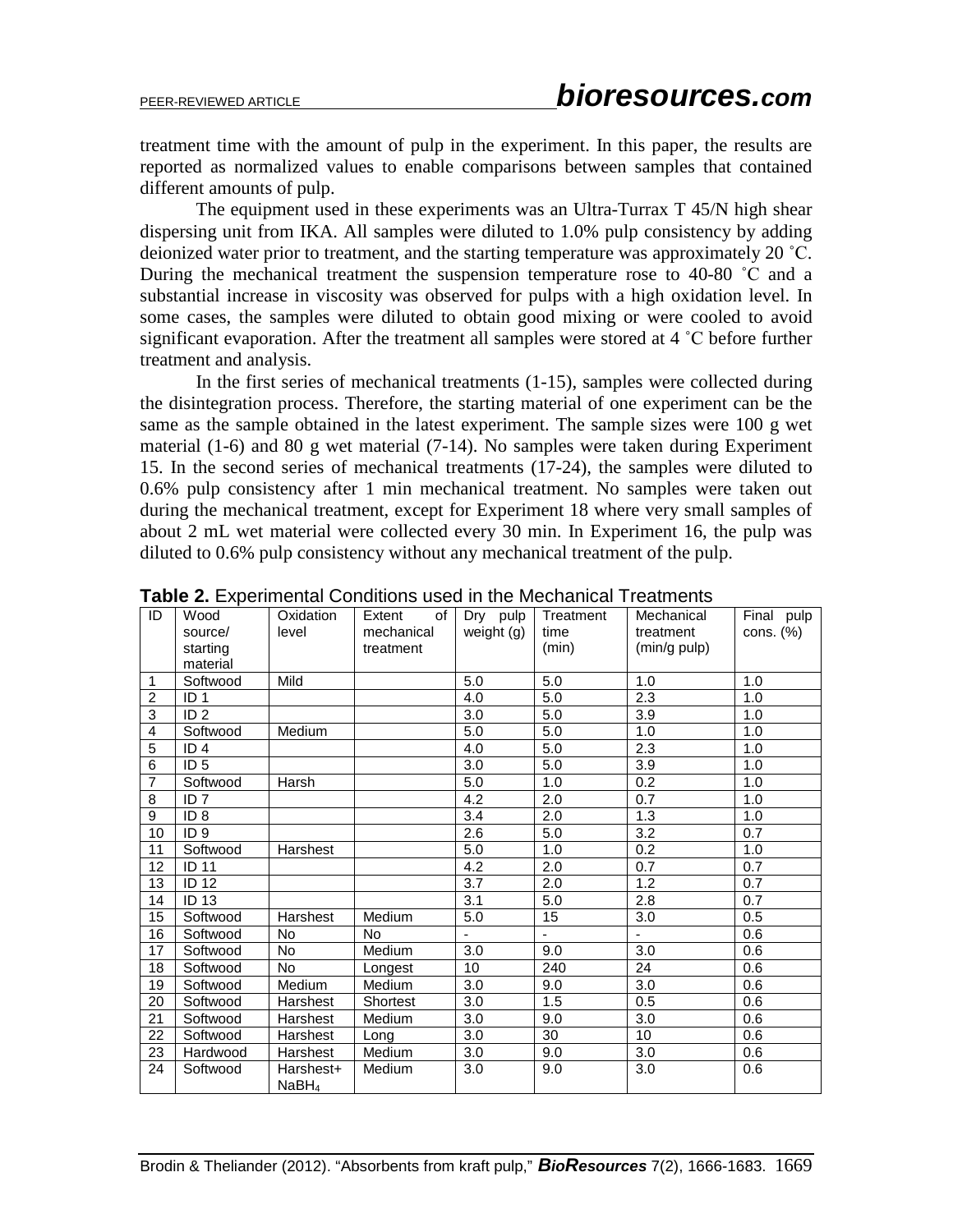# **Drying Procedures**

Samples from the first series of experiments (1-14) were air dried. The wet disintegrated pulps were poured on top of a plastic sheet. The samples were dried at room temperature for several days, then stored at room conditions. The dry content of the samples after air drying was 90 to 93%. Sample 15 was dried by both air drying (15a) and freeze drying (15b).

Freeze drying was used for the samples from the second series of mechanical treatments (16-23). 20 g of wet sample were frozen in Pyrex glass beakers (with 47 mm inner diameter) with liquid nitrogen as the freezing agent around the beakers. The drying was performed in a Heto Hetosicc CD 2.5 freeze drier operated at 0.3 mbar for 48 h. After drying, the cylindrical sample pads were put in plastic bags and stored at room temperature. These samples had dry contents after freeze drying that ranged between 93- 97%.

# **Characterization Methods**

The amount of carboxyl groups in the pulps was determined by using a method based on the sorption of the cationic dye methylene blue (Davidson 1948; Fardim et al. 2002). 50 mg of o.d. pulp was protonated for 1 h in 100 mL 0.01 M HCl. Thereafter, the pulp was washed with a portion of 50 mL 0.01 M HCl and two 50 mL portions of deionized water. Next, the pulp was added to a beaker with 100 mL of a phosphate buffer solution (pH 7.8) containing 0.04798 g of methylene blue. The sorption time was set to 1 h and was performed in darkness and with continuous stirring. After sorption, the suspension was filtered and the filtrate (diluted 125 times) was analyzed with a spectrophotometer (Hitachi U-3200). The concentration was determined by using standard solutions. The standard deviation of the analysis was  $\pm 0.05$  mmol/g pulp.

The amount of aldehyde groups in the pulps was determined after a total oxidation of the aldehyde groups to carboxylate groups using  $NaClO<sub>2</sub>$  (Saito and Isogai 2004). 0.05 g of o.d. pulp sample was added to a solution (pH 4.6) consisting of 10 mL of 0.5 M CH<sub>3</sub>COOH, 5 mL of 0.5 M NaOH, 0.04 g of NaClO<sub>2</sub>, and 85 mL of deionized water. Reaction time was set to 24 h, and the suspension was continuously stirred. After the reaction, the pulp was washed with 200 mL of deionized water. The amount of aldehyde groups in the pulp was determined by comparing the amount of the carboxyl groups before and after the NaClO<sub>2</sub> treatment.

Fiber analysis was performed with a Kajaani FS-300 from Metso Automation. Well dispersed samples were tested for average values of fiber length (length-weighted) and fiber width (number-weighted). The standard deviation of fiber length was 0.1 mm and 0.5 μm for fiber width.

One drawback of the fiber analysis equipment when the sample is a disintegrated pulp is that the sample also contains many objects that are below the detection limit of the equipment (about 0.02 mm in length). Therefore, particle size analysis was performed on the short fraction that was obtained after the removal of a fractionation of long fibers. The long fibers were removed to avoid fiber blockings in the particle analyzer used, a Malvern Masersizer 2000, but also because this type of particle sizer device is designed for measurements of spherical particles. By removing the longest fibers, the quality of the measurements is improved.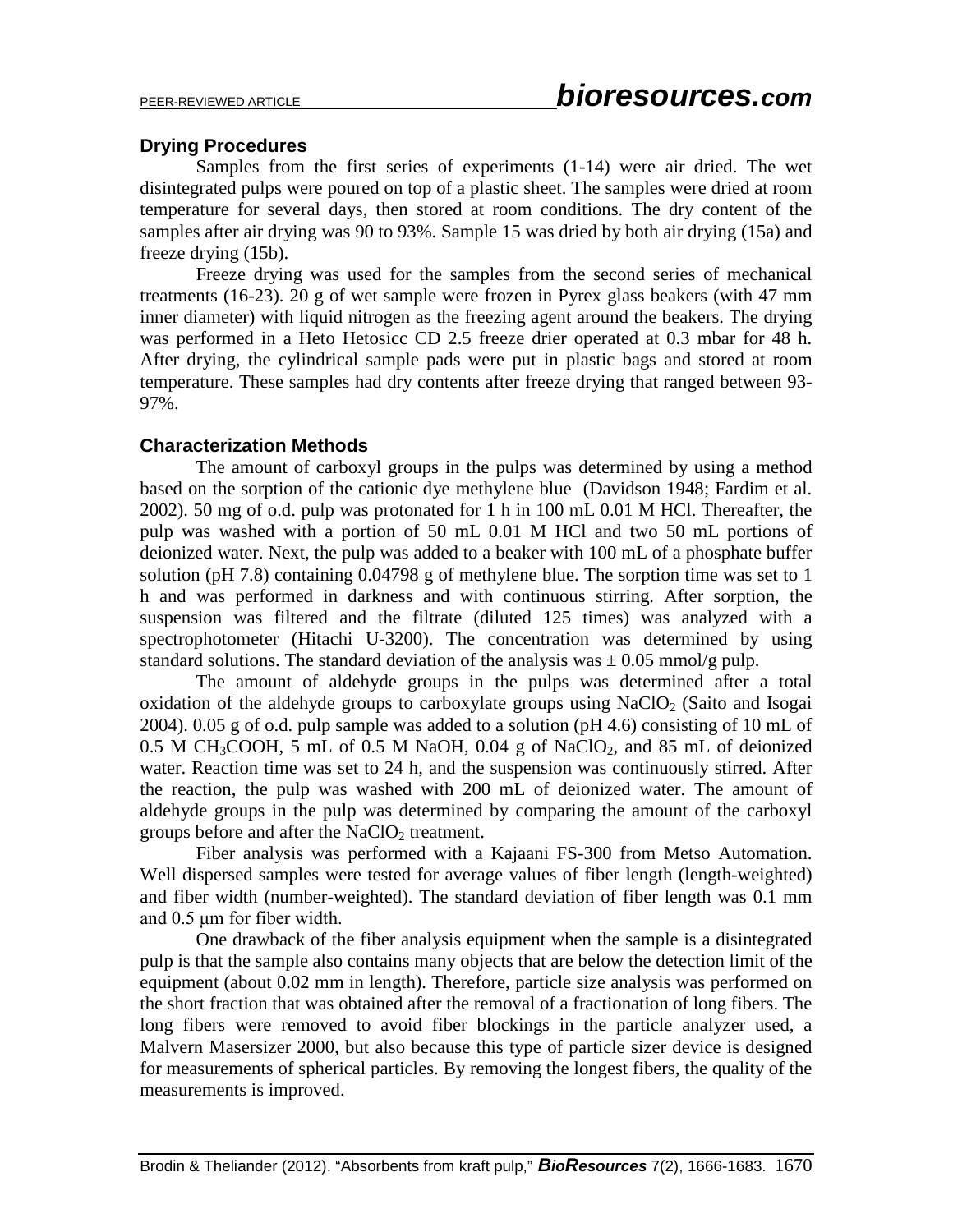The fractionation to remove long fibers from the sample was conducted using a Dynamic drainage jar with a 40 M screen from Paper Research Materials. 10 to 40 g of wet fibrillated material was diluted and dispersed in 0.5 L of deionized water and transferred to the tank. The sample was stirred at a high speed (1500 rpm) for 15 s and then drained at a slower stirring speed (750 rpm). This drained fraction (short fraction) was used to measure the distribution of particle size in the sample. The non-drained fibers (long fraction) were transferred from the screen to a filter paper and dried in an oven at 105 ˚C. The percentage of material in the short fraction was calculated according the equation below, where the dry masses of the total sample and the long fibers are used.

**Short fraction** 
$$
(\%) = \frac{m_{total sample} - m_{long fibres}}{m_{total sample}}
$$
 (2)

Scanning electron microscopy (JEOL JSM-820) was used in order to study the freeze-dried materials. The sample pieces were collected from the bulk of the freezedried samples and were prepared by coating the surface of the samples with a thin layer of gold.

The specific surface area was measured by the adsorption of  $N_2$  at the temperature of liquid nitrogen (-196 ˚C) in a Tristar 3000 device from Micrometrics. The samples were pretreated with inert gas at 25 °C for 3 h to remove any remaining moisture from the sample. The specific surface area was determined by multipoint BET analysis using ten pressure levels, and the error of the method was less than  $1.0 \text{ m}^2/\text{g}$ .

The pore structure of the freeze-dried materials was studied by using liquid porosimetry, which is a method that has been described by Miller and Tyomkin (1994). The pores were sized according to their effective radii based on the assumption that the pores were cylindrical tubes. By assuming this, the Laplace equation could be used to correlate pressure and effective radius.

$$
p_i = \frac{2\gamma \cos\theta}{r_i} \tag{3}
$$

In the equation,  $p_i$  and  $r_i$  are the pressure and effective radius corresponding to capillary i,  $\gamma$  is the surface tension of the test liquid, and  $\theta$  is the contact angle at the liquid-solid-air interface. The pore structure is reported as a Total Cumulative Volume (TCV), which is the total volume of test liquid in the sample pores  $(r \le r_i)$  at the measurement pressure *pi*. TCV was determined at pressures corresponding to effective radii 400, 350, 300, 250, 200, 150, 100, 75, 50, 25, 10, 5, and 2 μm. The measurement was performed in receding mode, where the test liquid was pressed out of a pre-saturated sample.

#### **Absorption and Retention Analyses**

Total Absorption Potential (TAP) was measured for samples from the first series of mechanical treatment experiments. In this test, a sample was put into a beaker with 50 mL test liquid (deionized water or saline solution with 1.0% NaCl by weight) and was allowed to absorb freely. At predetermined times (1, 3, 5, 10, 30, 60, 90, 120, 150, 180, 210, and 240 min), the sample was removed from the beaker and the clock was stopped.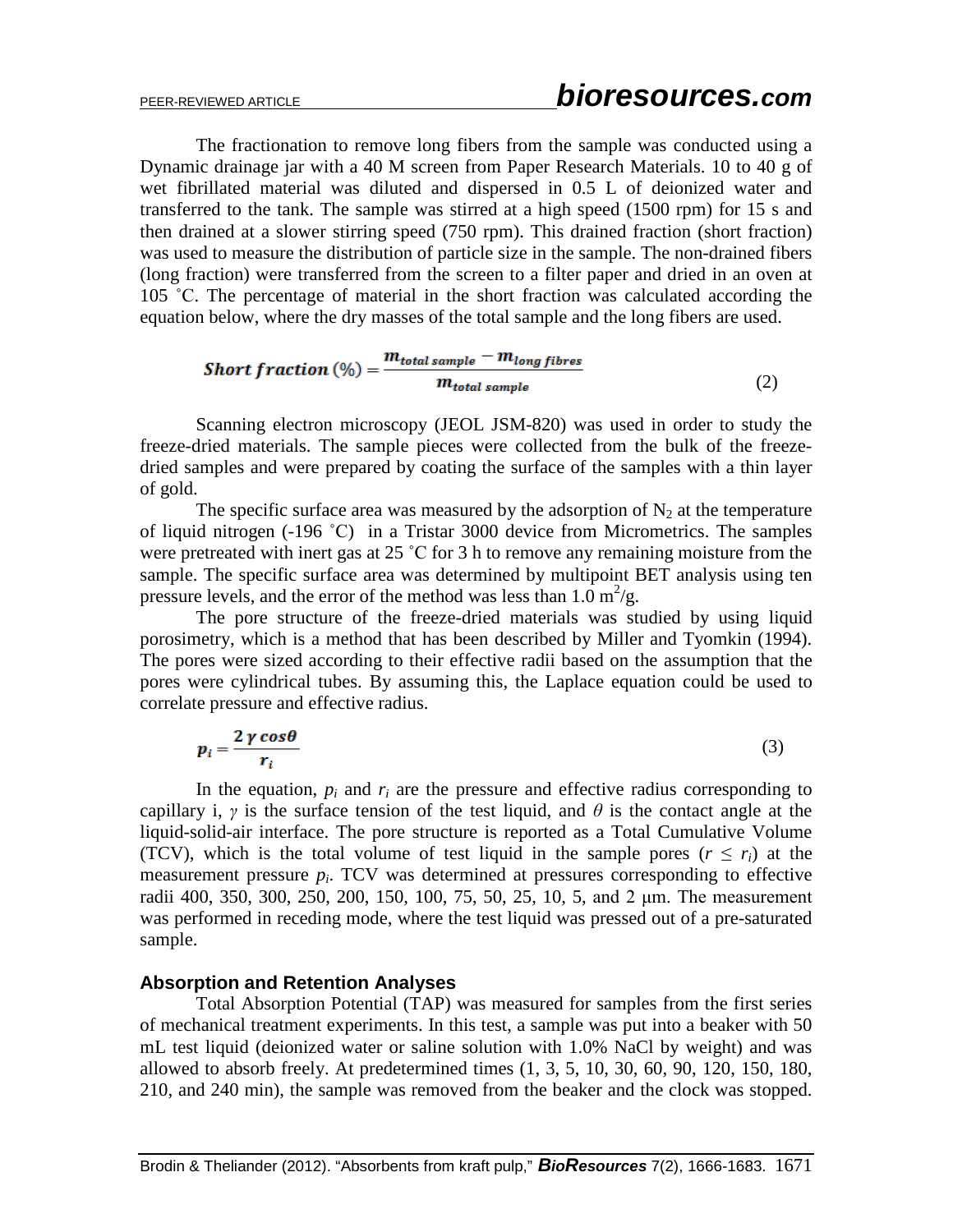Excess water was allowed to drip off for 5 s and then the sample weight was measured. After measuring the weight, the sample was put back into the beaker, and the timekeeping was resumed. The test continued until no further increase in TAP was observed. TAP was calculated according to the equation below, where  $m_{wet}$  is the wet weight of the sample after the absorption time  $t$  and  $m_{\text{div}}$  is the dry weight of the sample. The error of the analysis was estimated to  $\pm$  10% of the TAP value.

$$
TAP = \frac{m_{wet} - m_{dry}}{m_{dry}}\tag{4}
$$

Free Swell Capacity (FSC) and Centrifuge Retention Capacity (CRC) were measured in saline solution (0.9 weight % NaCl) for freeze-dried samples according to the Edana 440.1-99 and Edana 441.1-99 standard methods with two exceptions (a 2 min drip off time was used before FSC weight measurements, and the sample weight was 0.04 g). The estimated standard deviation for FSC and CRC was  $\pm$  5 g/g and  $\pm$  0.5 g/g, respectively.

The wet mechanical stability of freeze-dried materials was measured in a compression test in which a wetted sample was subjected to increasing pressures according to the scheme in Table 3. One compression test was also performed on a dry sample before it was wetted. The equipment used in this test has been described by Lund et al. (2011). By measuring the height of the sample at each pressure, the wet bulk  $\rm (cm<sup>3</sup>/g)$  could be calculated. The wet bulk is the volume of the wet sample divided by the dry weight of the sample at different loads. Consequently, this test provides information about how much liquid a material can retain when subjected to loads according to the test scheme.

|                   | <u>LUMO VI TUUMIN UUNUN UUUU IILMIU UUNNIUUUIUI TUUM</u> |         |          |     |     |        |     |     |     |      |      |
|-------------------|----------------------------------------------------------|---------|----------|-----|-----|--------|-----|-----|-----|------|------|
| Time (min)        |                                                          |         | 10       | 14  | 16  | 18     | 20  | 22  | 24  | 26   | 28   |
| Pressure<br>(kPa) | 0.6                                                      |         | U        | 0.1 | 0.6 | $\sim$ | 2.6 | 5.2 |     | 12.9 | 19.4 |
| State             | Drv                                                      | Wetting | Drainage | Wet | Wet | Wet    | Wet | Wet | Wet | Wet  | Wet  |

**Table 3.** Testing Scheme Used in the Compression Test

### **RESULTS AND DISCUSSION**

#### **TEMPO-Oxidation**

The TEMPO-oxidation treatment introduced new carboxylate groups into the pulp, and the amount of the carboxylate groups in the pulp increased as the charge of the oxidant increased (see Table 4). At the highest charge of the oxidant, the amount of the carboxylate groups increased to 1.38 mmol/g pulp for the softwood kraft pulp, and to 1.64 mmol/g pulp for the hardwood kraft pulp. This difference is large enough to be significant, and it cannot be explained by the amount of carboxylate groups in the starting materials. However, the hardwood kraft pulp was only tested at the highest charge of the oxidant, so further tests are needed in order to verify and explain the difference. It can also be noted that the oxidation is more selective in forming carboxylate groups at a oxidant low charge, but all the added oxidant was consumed and consequently other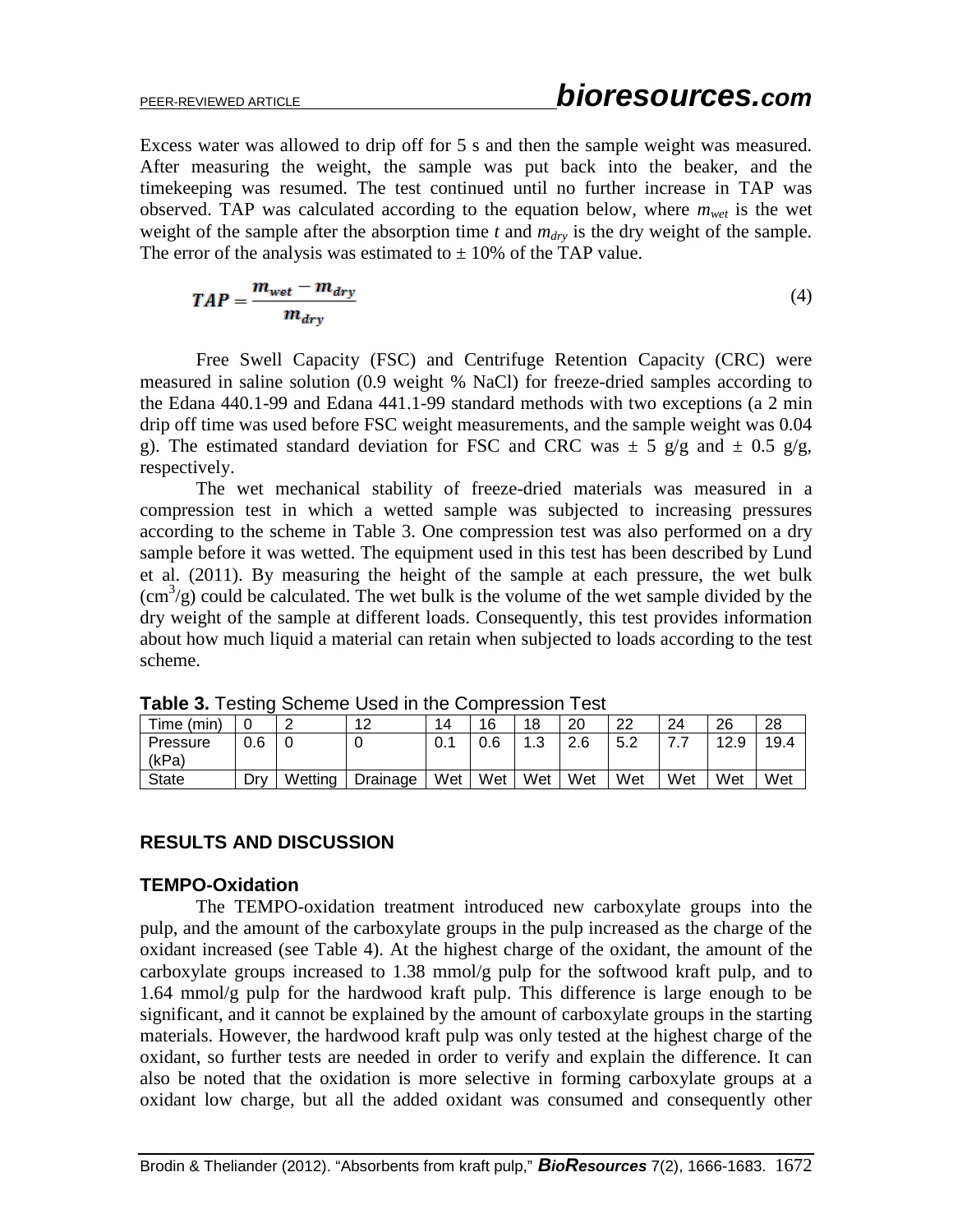reactions took place simultaneously. These reactions most likely degraded the cellulose molecule and decoupled the cellulose network. The amount of carboxylate groups and the selectivity of carboxylate group formation are in agreement with the results in earlier studies (Saito et al. 2006, 2007) on the effect of TEMPO-oxidation on chemical pulps.

The amount of aldehyde groups is also shown in Table 4, which shows that the TEMPO-oxidation treatment increased the amount of aldehyde groups in the pulp treated with the harshest oxidation. The amount of aldehyde groups after TEMPO-oxidation was relatively high in comparison to earlier findings (Saito et al. 2006). To investigate how and whether aldehyde groups influence the properties of absorbent materials, the same oxidized pulp was treated with  $N$ a $BH$ <sub>4</sub> so that most of the aldehyde groups were converted back to hydroxyl groups. The result of the treatment was a pulp with a high amount of carboxylate groups but a low amount of aldehyde groups.

| <u>TUDIO TI / MNOUNO OF OUNDOAYIUNO UNU / MUOHYUO OFOUDO IN MNO F UIDO</u> |           |              |           |             |             |                          |  |  |  |
|----------------------------------------------------------------------------|-----------|--------------|-----------|-------------|-------------|--------------------------|--|--|--|
| Wood                                                                       | Oxidation | 0f<br>Charge | Reduction | Carboxylate | Selectivity | Aldehyde                 |  |  |  |
| source                                                                     | level     | oxidant      | treatment | groups      | $(\% )$     | groups                   |  |  |  |
|                                                                            |           | (mmol/g)     |           | (mmol/g)    |             | (mmol/g)                 |  |  |  |
| Softwood                                                                   | <b>No</b> | 0            | No        | 0.07        |             | 0.03                     |  |  |  |
| Softwood                                                                   | Mild      | 0.8          | <b>No</b> | 0.42        | 84          | ٠                        |  |  |  |
| Softwood                                                                   | Medium    | 2.1          | No        | 0.92        | 82          | $\overline{\phantom{0}}$ |  |  |  |
| Softwood                                                                   | Harsh     | 3.2          | No        | 1.02        | 60          | -                        |  |  |  |
| Softwood                                                                   | Harshest  | 4.2          | No        | 1.38        | 63          | 0.61                     |  |  |  |
| Softwood                                                                   | Harshest  | 4.2          | Yes       |             | -           | 0.14                     |  |  |  |
| Hardwood                                                                   | No.       | 0            | <b>No</b> | 0.13        |             |                          |  |  |  |
| Hardwood                                                                   | Harshest  | 4.2          | No        | 1.64        | 73          | -                        |  |  |  |

**Table 4.** Amounts of Carboxylate and Aldehyde Groups in the Pulps

#### **Fiber Disintegration**

In mechanical treatment, the pulp fibers were gradually disintegrated into a fibrillated material that consisted of a mixture of fibers and fibrils. Figure 1 shows that



**Fig. 1.** The average fiber length and average fiber width are plotted versus the amount of mechanical treatment for softwood kraft pulp treated with no oxidation (continuous line) or harshest oxidation (broken line). Mechanical treatment is the treatment time adjusted to the amount of pulp.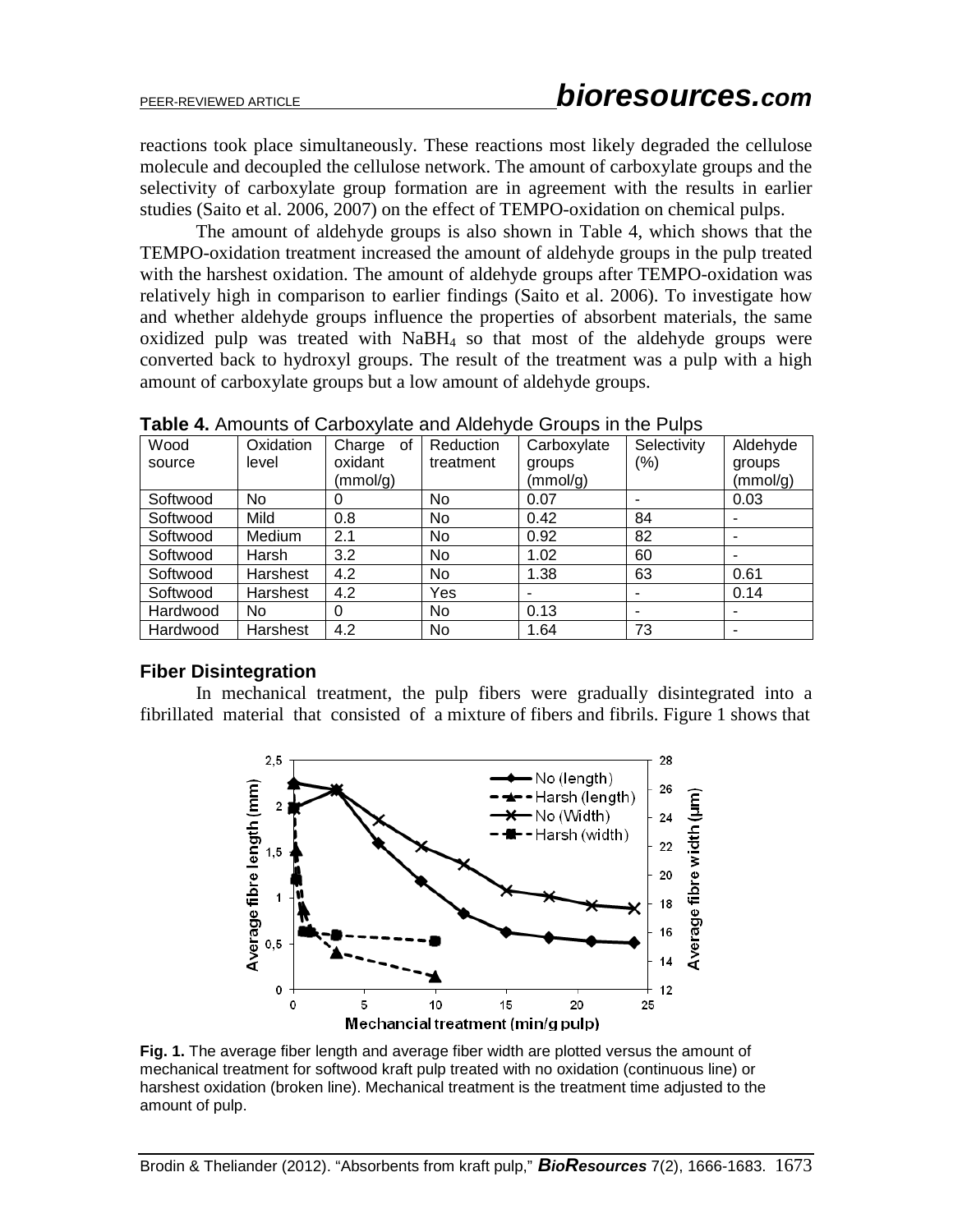the disintegration of pulp fibers is much faster in oxidized softwood kraft pulp than in non-oxidized softwood kraft pulp. The dramatic decrease in fiber length and fiber width was probably a combined effect of the greater amount of carboxylate groups and the decoupling of the carbohydrate network. However, the change in fiber width leveled out after a steep, but not very large initial decrease, which indicates that additional mechanical treatment has a minor influence on the average width of the remaining fibers.

Figure 2 presents the importance of the oxidation level and shows that the higher the charge of the oxidant, the faster and more efficient the disintegration of softwood pulp fibers takes place. The data suggest that the combined effect of a greater amount of carboxylate groups and the degree of the decoupling of the carbohydrate network is more or less proportional to the oxidation level.



**Fig. 2.** The average fiber length of four pulps with different oxidation levels is plotted versus the amount of mechanical treatment. The original softwood kraft pulp (No) is included as a reference. Mechanical treatment is the treatment time adjusted to the amount of pulp.

Figure 3A shows the size distribution of the short fraction of non-oxidized pulp. It was found that the average particle size of the short fraction increased as the duration of the mechanical treatment increased. This result can be explained by the fact that the short fraction increased from 5% in the original softwood kraft pulp to 85% after the longest mechanical treatment. Consequently, the total amount of material that is small enough to pass through the fractionation step increased with increasing duration of the mechanical treatment, and the average size of the material in that fraction also increased.

The second peak (at about 500  $\mu$ m) in the distribution of particle size shows that relatively large fiber parts were present in the short fraction of the non-oxidized pulp even after a long mechanical treatment. The most likely explanation for this peak is that it consists of fragments of larger fibers that had been disintegrated. If longer or more powerful mechanical treatment had occurred, these fiber fragments would have disintegrated into even smaller fragments. Particle size analysis confirmed a more rapid disintegration of the fibers after a powerful oxidation treatment than in non-oxidized pulp or gently oxidized pulp (see Fig. 3B). These findings show that the size distribution obtained with the harshest oxidation treatment followed by the shortest mechanical treatment (with 40% short fraction) was similar to the size distribution obtained with the longest mechanical treatment of non-oxidized pulp. It was also found that after a medium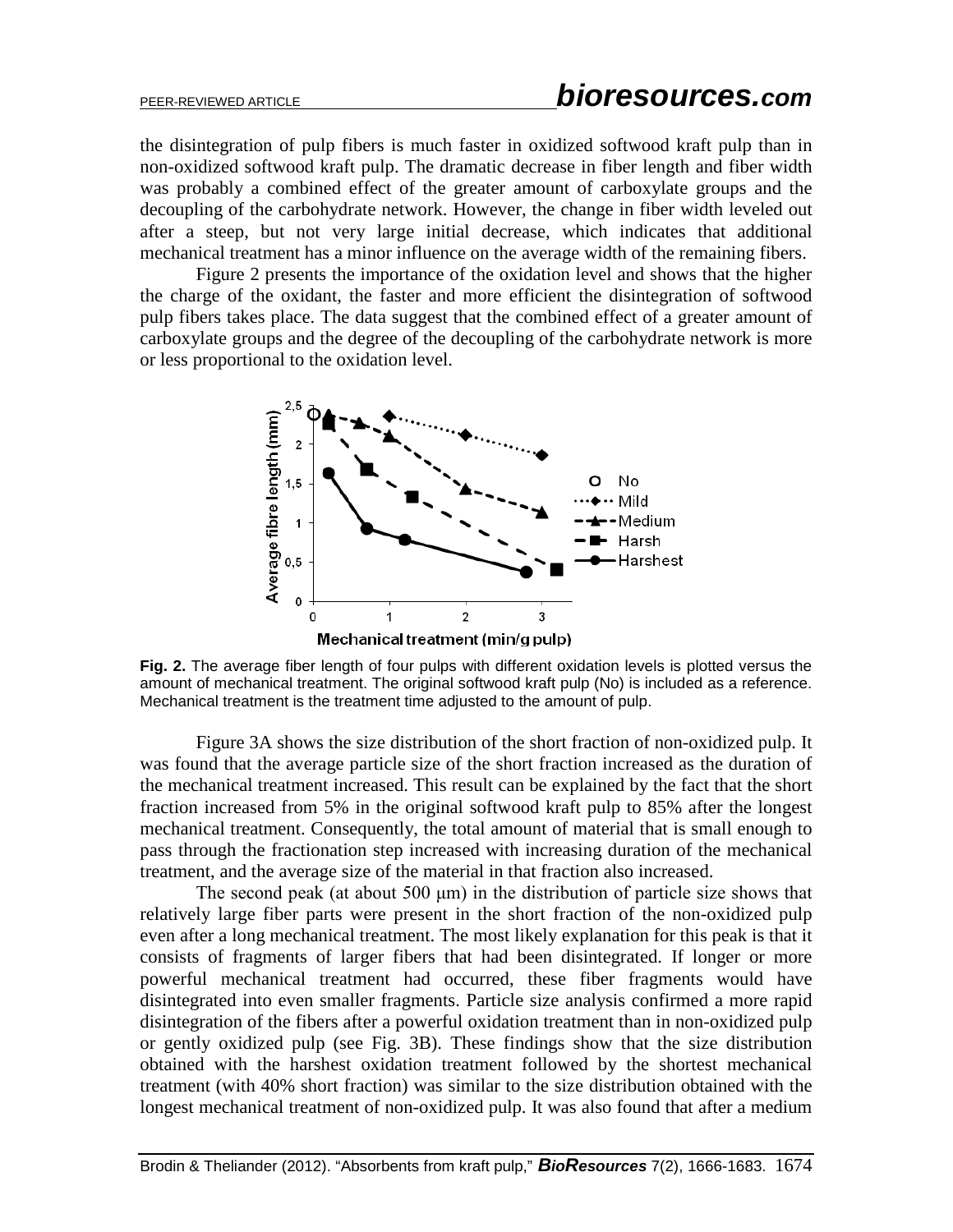or long mechanical treatment, essentially all the material was small enough to be in the short fraction and the average particle size decreased as the mechanical treatment proceeded. The size distributions together with the fractionation data show that more and smaller elements are obtained when oxidized pulp with a high oxidation level is used.



**Fig. 3.** Particle size distributions plotted versus particle size (logarithmic scale) of **A)** non-oxidized softwood kraft pulp treated with no, medium, or longest mechanical treatment and **B)** softwood kraft pulp treated with the harshest oxidation followed by the shortest, medium, or long mechanical treatment. Mechanical treatment is the treatment time adjusted to the amount of pulp.

# **Properties of Dried Materials**

The two drying techniques used in this study represent two extremes and resulted in two types of absorbent materials. When air drying was used, the fibrillated material was pressed together by capillary forces that were generated between the surfaces in the material during water removal. Consequently, the fibrillated material formed a compact film that was more or less opaque, depending on the charge of the oxidant and the extent of mechanical treatment. The dry bulk densities of the air-dried films were approximately 1.4  $g/cm<sup>3</sup>$  (estimated average value from several measurements of the weight and dimension of samples). This value is approximately the same as the skeletal density of cellulose, which indicates that the films were virtually non-porous solids. If freeze drying was used instead, high porosity was preserved, since water was sublimated from its frozen state. In this case, the material formed a porous foam (dry bulk densities of 0.006- 0.008  $g/cm<sup>3</sup>$ ) if the oxidation was performed with a sufficient amount of oxidant. Since the freeze-dried material was, at this point, considered to be the most interesting material, the main focus of the study was directed to that material. Nevertheless, some interesting data on the air-dried material is presented below.

Freeze-dried samples were studied with SEM in order to visualize the difference between mechanical treatment only and combined TEMPO-oxidation and mechanical treatment. Figure 4A-4D shows some examples: Fig. 4A shows an untreated softwood kraft pulp fiber and is used here as a reference; Fig. 4B is an example of a softwood kraft pulp that has received mechanical treatment only (the longest mechanical treatment); Fig. 4C is an example of a softwood kraft pulp after a mild oxidation treatment followed by a medium mechanical treatment; and finally, Fig. 4D is an example of a softwood kraft pulp after the harshest oxidation treatment followed by a medium mechanical treatment.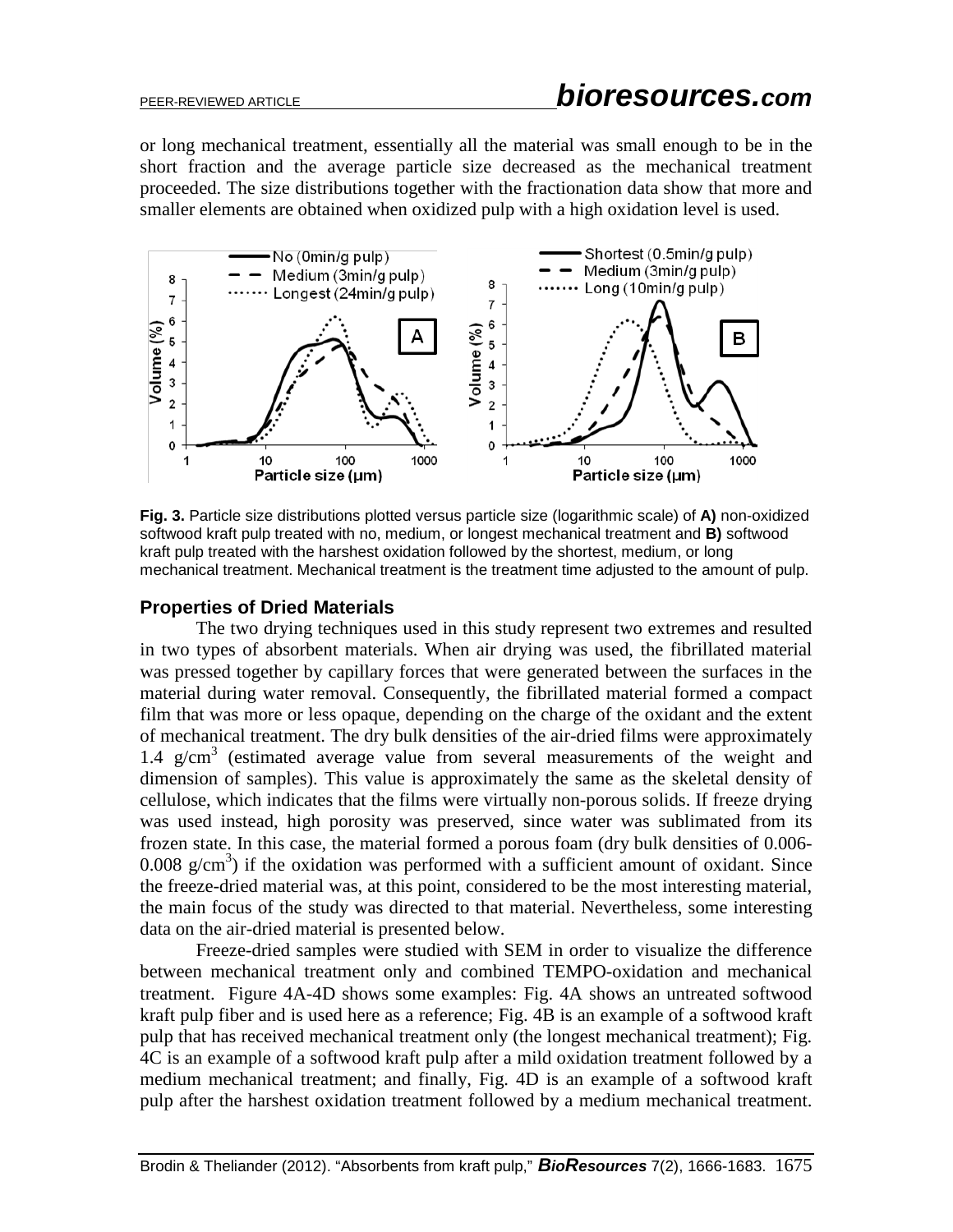It can clearly be seen that mechanical treatment only resulted in a network of fibrils of various sizes, even if the longest mechanical treatment was used. However, a powerful oxidation treatment followed by a relatively short mechanical treatment resulted in a completely different structure (see Fig. 4D). In this case, the structure may be described as a foam, where the fibrillar network is partly covered by thin layers of cellulosic material. These layers build up a system of interconnected pores that has a large available surface area for the absorption of liquids. A comparison of Fig. 4B and 4D shows that it is necessary to have a certain degree of oxidation treatment before the foam-like structure can be formed.



**Fig. 4.** SEM images of; **A)** Softwood kraft pulp (Sample 16, 350x), **B)** Softwood kraft pulp + longest mechanical treatment (Sample 18, 350x), **C)** Softwood kraft pulp + mild oxidation + medium mechanical treatment (Sample 2, 350x), and **D)** Softwood kraft pulp + harshest oxidation + medium mechanical treatment (Sample 14, 370x).

An interesting property of the porous foam is that it does not disintegrate or disperse when it is soaked in water. This wet integrity was studied in order to determine whether this was related to the oxidation treatment. Therefore, soaking tests conducted with: a) a pulp that was only mechanically treated (Sample 18) and thereafter freeze-dried and b) a pulp that was oxidized in the first stage and then reduced before the disintegration and freeze drying (Sample 24). In both cases porous materials were obtained after freeze drying. However, when these two samples were rewetted they dispersed and formed a suspension. A plausible explanation for the wet integrity of the oxidized samples is that the aldehyde groups formed during the oxidation reacted with hydroxyl groups on the cellulose and formed sufficiently stable hemiacetal bonds during the drying step. It is also possible that these bonds were formed between closely located fibril surfaces, thus introducing wet resistant interfibrillar cross-links into the material. A similar result was obtained by Saito and Isogai (2006), who showed that a greater wet strength was obtained in paper sheets when aldehyde groups were introduced on the fiber surfaces forming interfiber hemiacetal bonds.

The surface area of the air-dried films in Table 5 shows that these compact materials have a much lower surface area than the freeze-dried porous materials. After a more powerful oxidation treatment the surface area decreased, which indicates that these films have fewer small pores available for the absorption of liquids. For the freeze-dried materials, it was found that the surface area increased with increased mechanical treatment. The surface area also increased when the charge of the oxidant was greater. Furthermore, the finding also shows that the hardwood sample (Sample 23) obtained a smaller specific surface area than the softwood sample (Sample 21) after the same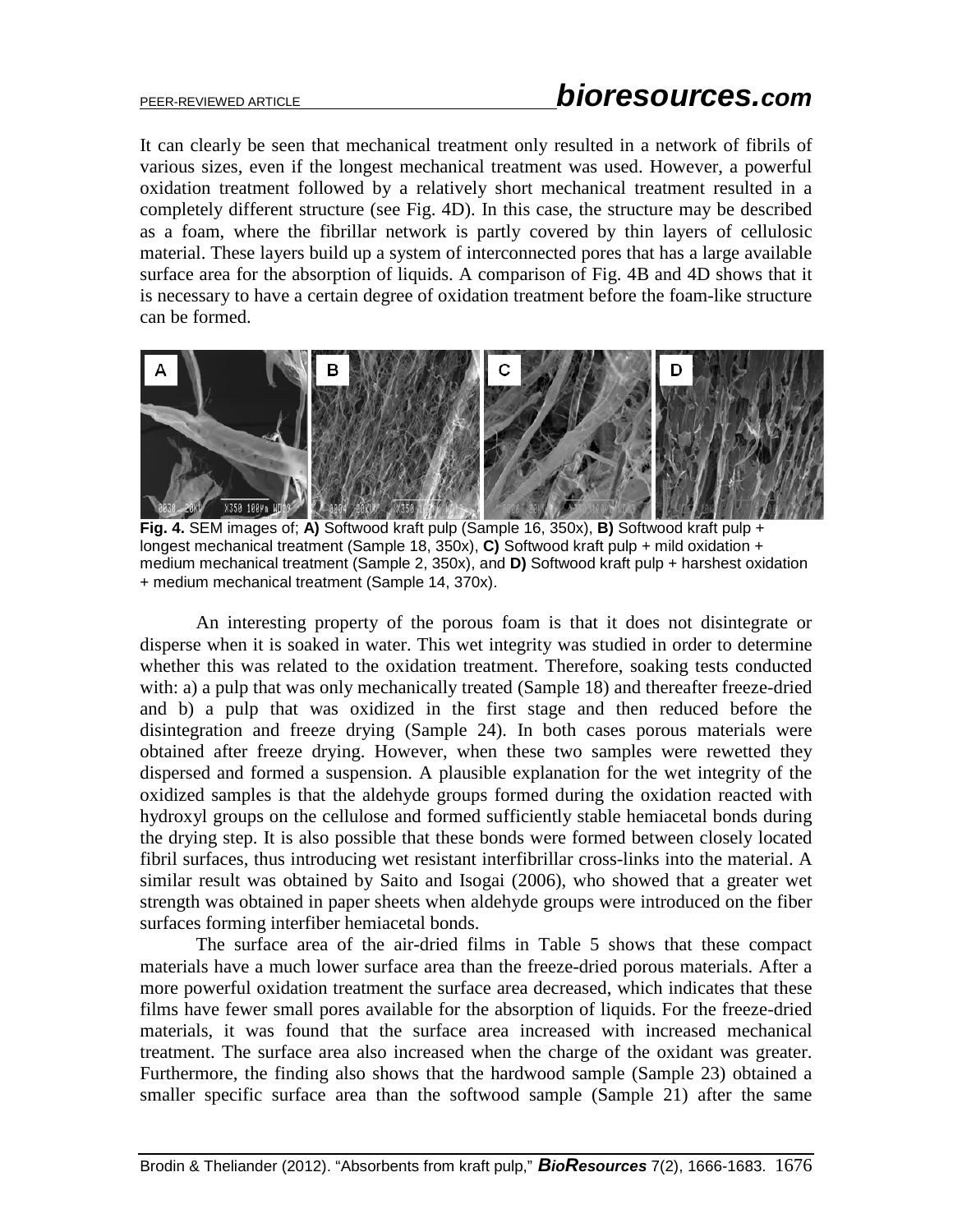treatments. However, this result is based on only one sample, so this finding remains to be validated in future investigations.

| ID | Wood     | Oxidation      | Extent<br>0f | <b>Drying</b> | Surface        |
|----|----------|----------------|--------------|---------------|----------------|
|    |          |                |              |               |                |
|    | source   | level          | mechanical   | method        | area $(m^2/g)$ |
|    |          |                | treatment    |               |                |
|    | Softwood | Mild           | Short        | AD            | 1.22           |
| 4  | Softwood | Medium         | Short        | AD            | 0.72           |
| 12 | Softwood | Harshest       | Short        | AD            | 0.50           |
| 16 | Softwood | N <sub>o</sub> | No.          | FD            | 15.9           |
| 17 | Softwood | No             | Medium       | <b>FD</b>     | 21.7           |
| 18 | Softwood | N <sub>o</sub> | Longest      | FD            | 24.3           |
| 19 | Softwood | Medium         | Medium       | FD            | 16.1           |
| 21 | Softwood | Harshest       | Medium       | FD            | 64.9           |
| 23 | Hardwood | Harshest       | Medium       | FD            | 27.5           |

| <b>Table 5.</b> Specific Surface Area of Air-Dried Materials (AD) and the Freeze-Dried |  |
|----------------------------------------------------------------------------------------|--|
| (FD) Materials Calculated According to Multiple Point BET Analysis                     |  |

Figure 5 shows the Total Cumulative Volume (TCV) of freeze-dried materials. The findings show that the combination of oxidation and mechanical treatment provided a material after freeze drying that had a large pore volume at small effective radii, which indicates a high content of small pores. It can also be seen that these materials had a high capacity for absorption as shown by the high TCV at large effective radii (low pressures). In a comparison of samples that received the medium mechanical treatment, it is obvious that without the oxidation treatment the material had a low content of small pores, as illustrated by the low TCV values at low effective radii (high pressure). If the longest mechanical treatment was used instead, the content of small pores increases to approximately the same level as in the oxidized samples due to the large amount of liberated fibrils (cf. Fig. 4B).



**Fig. 5.** Total cumulative volume (TCV) plotted versus effective radius of the pores for nonoxidized and oxidized samples after mechanical disintegration and freeze drying. The legend shows sample ID, wood source, oxidation level (OX), and mechanical treatment (MEC). The test liquid is hexadecane.

Brodin & Theliander (2012). "Absorbents from kraft pulp," *BioResources* 7(2), 1666-1683. 1677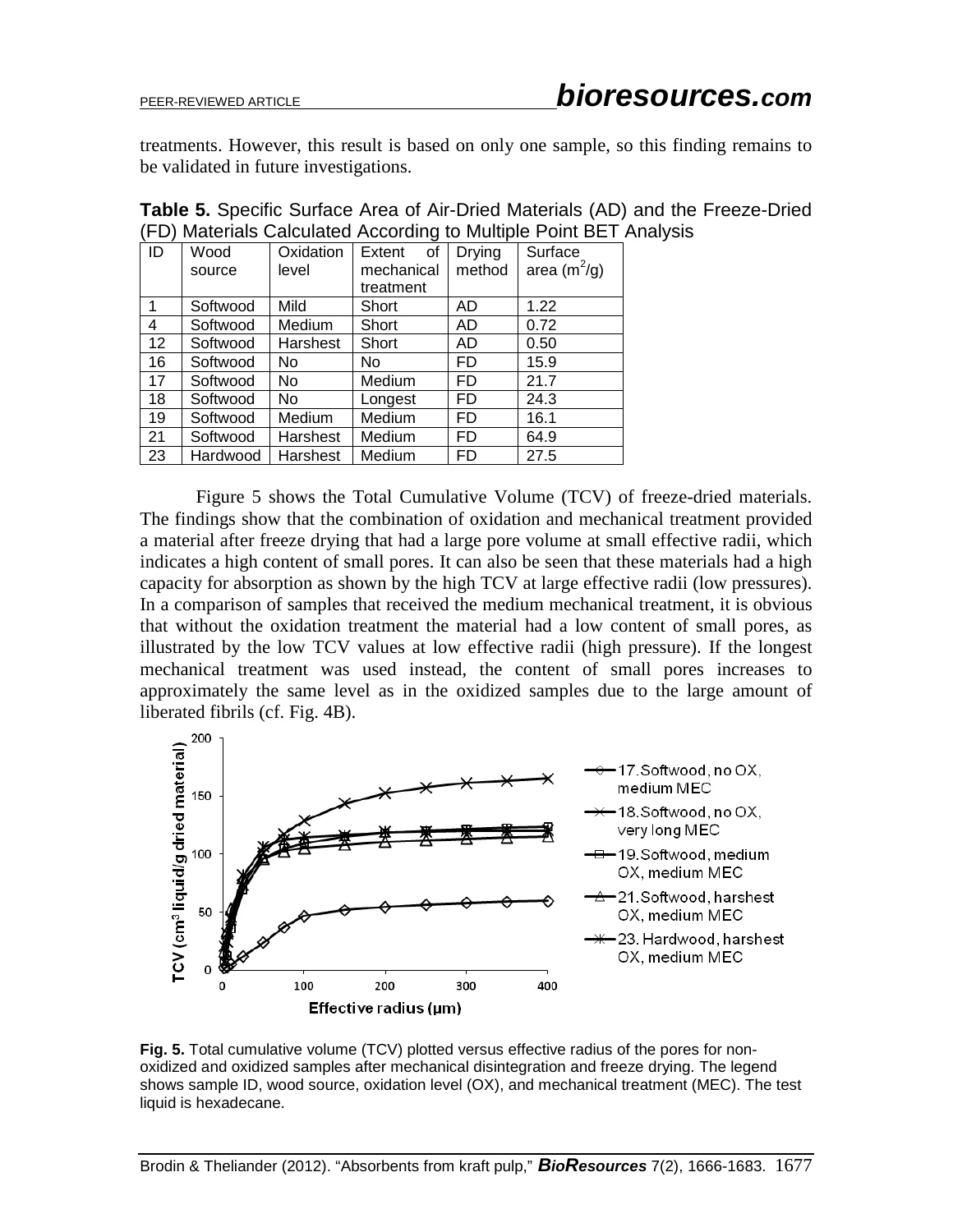The small pores are important because of their ability to retain more liquid at higher pressures than larger pores due to greater capillary force. At the smallest pore radii, the hardwood and softwood samples treated with the most powerful oxidation had the highest TCV, which shows that a large amount of small pores was created after medium mechanical treatment and the harshest oxidation treatment. It is important to note that hexadecane was used in the experiments in Fig. 5, which is a non-polar liquid that does not collapse the pore structure of the materials. Consequently, the result should be considered to represent the pore volume of the dried structure without any wetting.

To examine how the pore volumes are affected when the freeze-dried foam is exposed to a polar solvent, the hexadecane results were compared with a water/tenside solution. In Fig. 6, the result shows that the TCV was much lower in for the polar solvent, possibly due to capillary forces that contract the material when wetted and thereby changing the pore structure. After the partial collapse of the pore structure, the retention of liquid in the material was enhanced by both capillary and osmotic forces which provided a similar TCV for both test solutions at the smallest effective radius (highest pressure).



**Fig. 6.** Total cumulative pore volume plotted versus effective radius of the pores for two different test solutions. Sample 15b was used in these tests and is prepared from softwood kraft pulp with the harshest oxidation, medium mechanical treatment (Sample 15b), and freeze drying.

#### **Absorption Properties of Freeze-Dried Materials**

Figure 7 shows the Free Swell Capacity (FSC) of the freeze-dried materials. It can be seen that the absorption rate was very rapid and that the main part of the liquid (saline solution) was absorbed during the first minute. The high absorption rate is likely due to the open structure of these freeze-dried materials (cf. Fig. 4B-4D). The highest FSC was found in oxidized samples when the mechanical treatment of the oxidized pulp was moderate. This finding suggests that the presence of some long fibres in combination with water resistant bonds, possibly hemiacetal bonds, are important factors to obtain a high FSC. The non-oxidized samples showed that it is possible to reach a reasonable high FSC also with without oxidation if a long mechanical treatment is employed. However, the lack of inter-fibrillar bonds results in a low mechanical stability, which makes the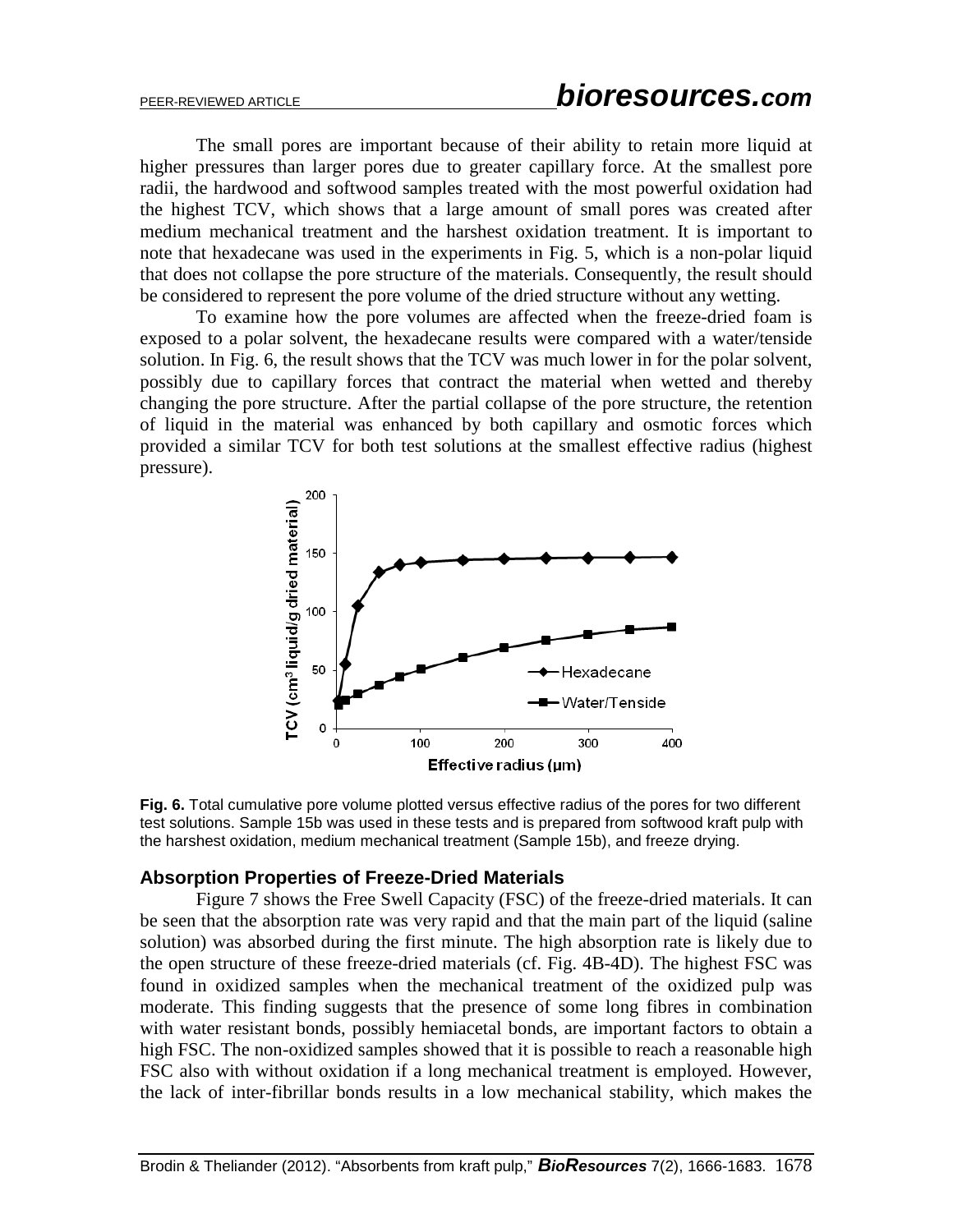material disperse when it is soaked in aqueous solutions. Absorption capacities of around 20 g/g have also been reported for other MFC materials (Makoui and Chatterjee 1987). Consequently, the FSC results show that the use of an oxidation treatment prior to the mechanical treatment improves the absorption capacity of the freeze-dried material.



FSC (g saline solution/g dried material)

**Fig. 7.** Free swell capacity (FSC) in 0.9 weight% NaCl solution after 1 min (light gray), 5 min (dark gray), and 30 min (black) of absorption time The legend shows sample ID, wood source, oxidation level (OX), and mechanical treatment (MEC).

In Fig. 8, the Centrifuge Retention Capacity (CRC) is presented for the freezedried samples, and the results show that the addition of a large amount of oxidant together with a long disintegration time gives the highest retention capacity (15.8 g saline solution/g dry material). An increase in the charge of the oxidant gives a higher charge density (increased osmotic pressure) and a more efficient disintegration of the fibers (smaller pores), which are both favorable for retention properties of the material.



**Fig. 8.** The centrifuge retention capacity in 0.9 weight% NaCl solution is shown for the freezedried materials. The legend shows sample ID, wood source, oxidation level (OX), and mechanical treatment (MEC).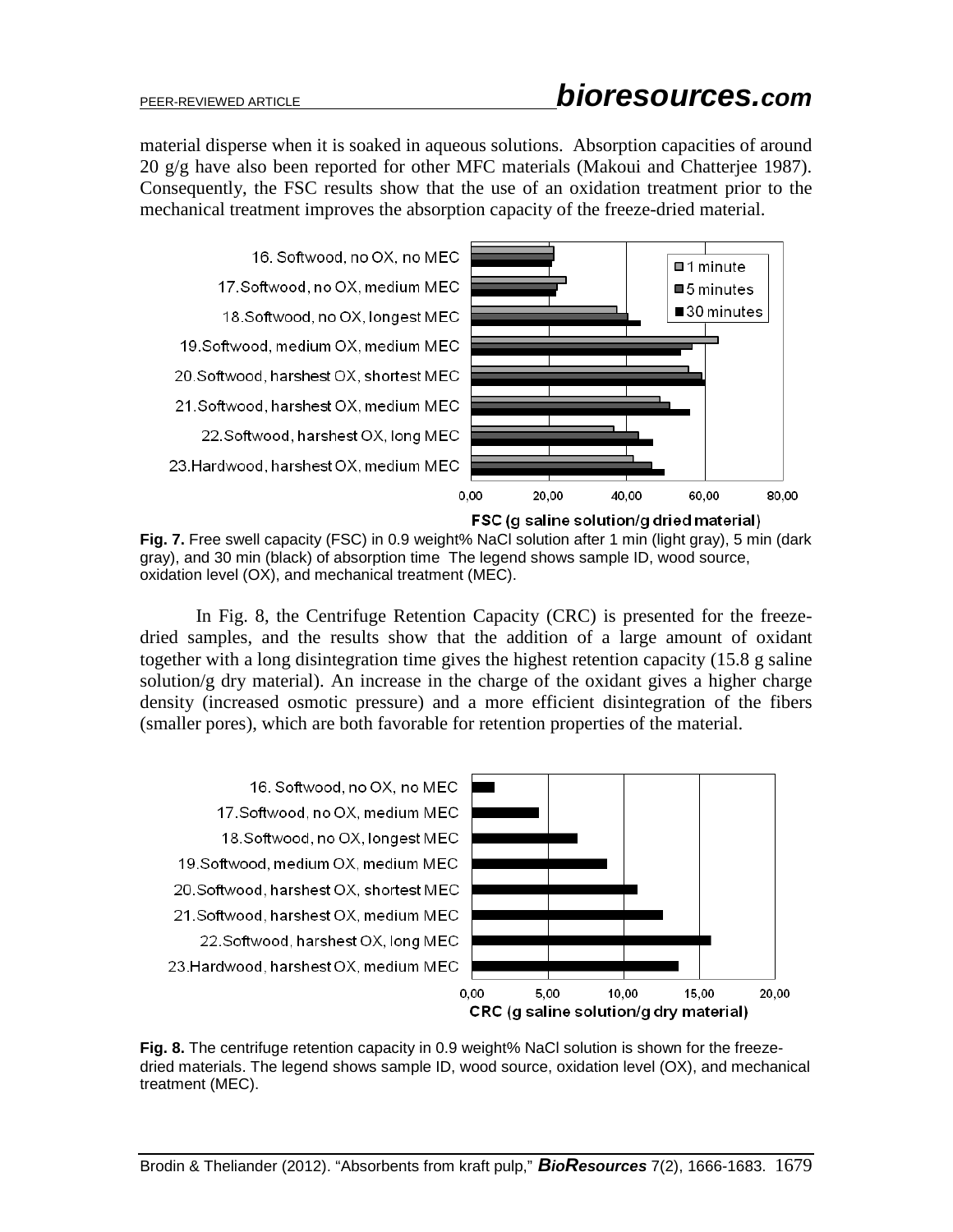An extensive mechanical treatment (without oxidation) leads to smaller pore sizes only. At their highest capacity, these freeze-dried samples reached about half the capacity of synthetic SAPs, which generally have retention capacities of about 30 g saline solution/g SAP (Nagorski 1994).

In Fig. 9, the wet bulk is plotted versus pressure, and the result shows a rapid decrease in the sample volume at low pressures. This indicates that the freeze-dried materials had weak mechanical stability. This figure also shows that the oxidation level seems to have a greater effect on the wet bulk than the degree of mechanical treatment, indicating that osmotic forces have a large impact on wet bulk. The wet bulk in saline solution (0.9 weight% NaCl) has also been tested (not presented here), showing that immersion in this solution resulted in essentially the same wet bulk as when tested in water  $(1-2 \text{ cm}^3/\text{g}$  lower than in water at pressures between 2.6-19.4 kPa). At 3.5 kPa pressure, the wet bulk of the samples treated with the harshest oxidation was about 20-25  $\text{cm}^3/\text{g}$ , which is about twice as high as the MFC materials produced by Chatterjee and Makoui (1984).



**Fig. 9.** Wet bulk tested in water plotted versus pressure for freeze dried samples. The legend shows sample ID, wood source, oxidation level (OX), and mechanical treatment (MEC).

#### **Absorption Properties of Air-Dried Materials**

From Fig. 10A-10B, where the Total Absorption Potential (TAP) of the air-dried compact films are plotted versus time, it can be concluded that a high charge of oxidant and a long mechanical treatment are favorable to obtain a high absorption rate and a high final capacity. However, the highest absorption rate remains slow and it takes several hours to reach a plateau value. Despite the slow absorption kinetics, the highest final TAP value obtained was 62 g water/g dry material (see Fig. 10B), which is indeed a very high absorption capacity.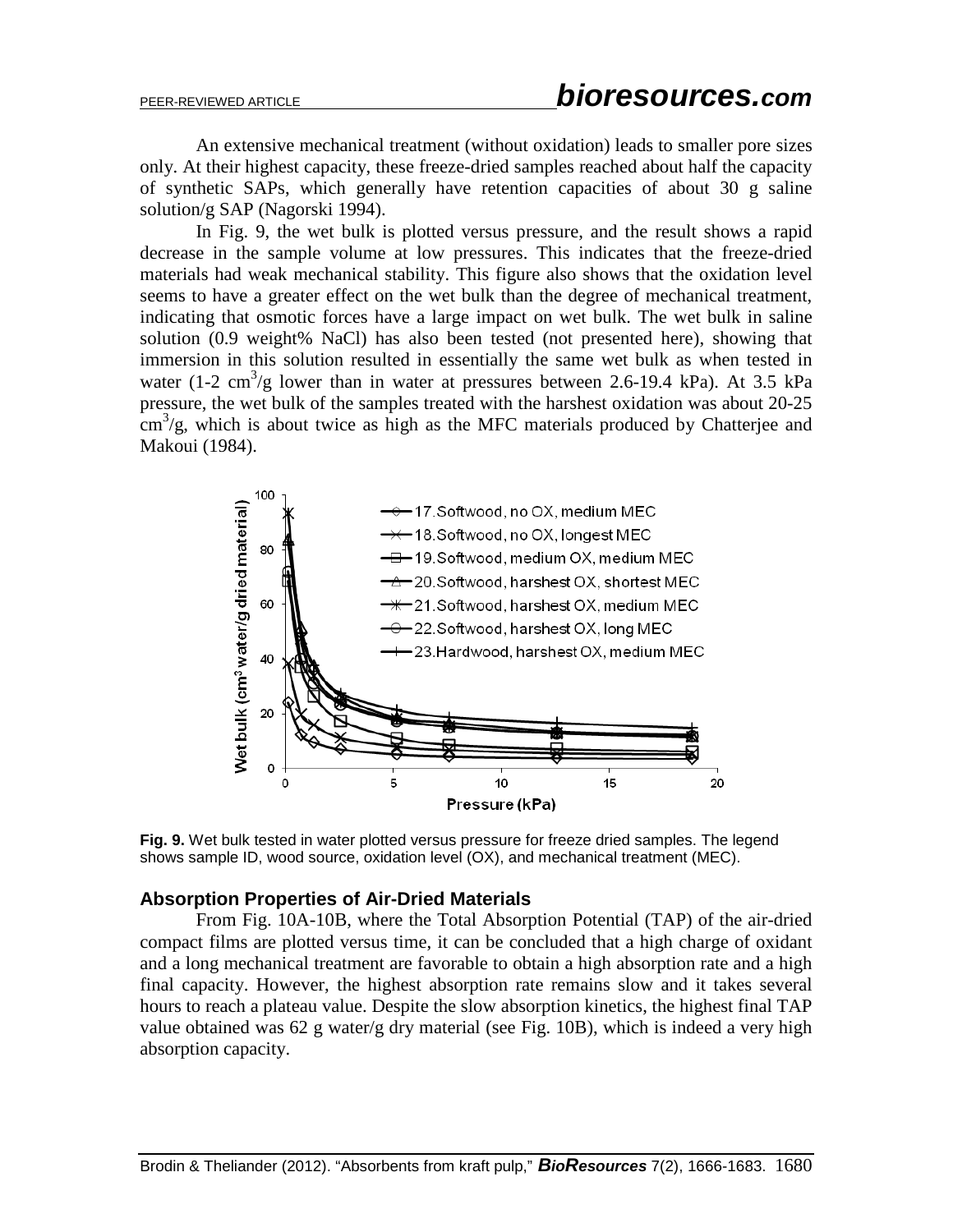

**Fig. 10.** Total absorption potential (TAP) in water plotted vs. the absorption time of **A)** air-dried samples with different oxidation levels (OX) followed by a short mechanical treatment and **B)** airdried samples with different extents of mechanical treatment (MEC) after the harshest oxidation.

Figure 11 shows that the absorption rate and the final TAP value of the air-dried films became much lower when they were tested in saline solution compared to absorption of pure water. This result can be explained by the reduction in osmotic pressure due to the presence of ions in the test solution that is to be absorbed. A reduction in osmotic pressure leads to less swelling in the compact film material and, consequently, air-dried films seem not to be suitable as absorbents of saline liquids due to their low absorption rate and low absorption capacity.



**Fig. 11.** Total absorption potential (TAP) in water and saline solution (1.0 weight% NaCl) is plotted versus absorption time. The tested sample (Sample 15a) was produced from softwood kraft pulp, subjected to the harshest oxidation, medium mechanical treatment, and air-dried.

# **CONCLUSIONS**

1. TEMPO-oxidation treatment of never-dried bleached kraft pulp provides a pulp with a high amount of carboxylate and aldehyde groups. By increasing the charge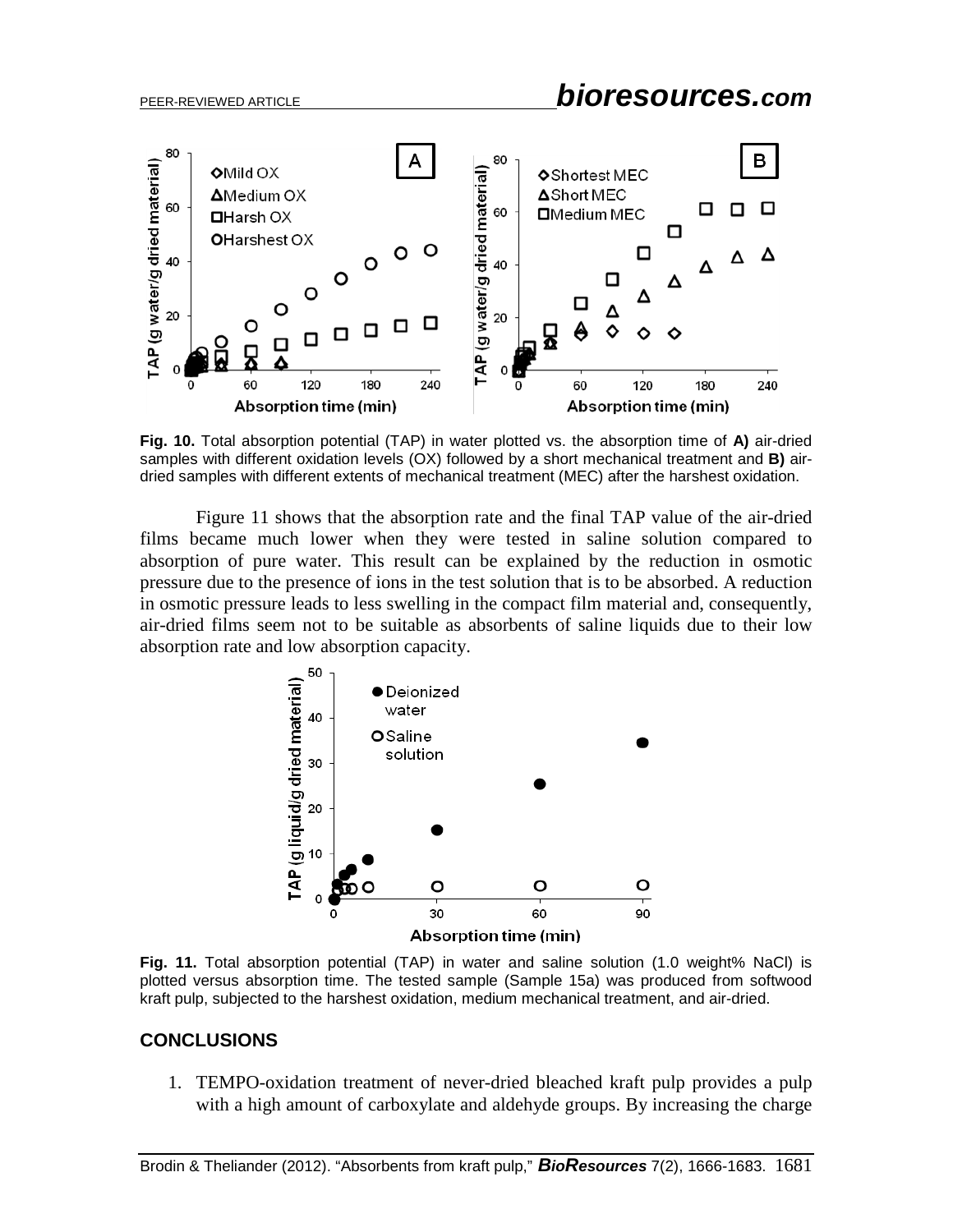of the primary oxidant (NaClO), more carboxylate groups are introduced, but the selectivity of carboxylate group formation decreases when the charge of the oxidant is high. It has also been shown that the introduction of aldehyde groups provides wet integrity to the material, possibly through the formation of hemiacetal bonds.

- 2. Fiber analysis and particle size analysis have shown that the disintegration of kraft pulp fibers is facilitated by oxidation treatment, and that the disintegration rate is more or less proportional to the charge of the oxidant.
- 3. SEM images of freeze-dried materials showed that oxidation treatment is necessary in order to obtain a foam-like material. The porous foam has a large surface area and a high absorption rate, as well as a reasonably high retention capacity. CRC measurements have shown that a powerful oxidation treatment and an extensive mechanical treatment are favorable in obtaining a high retention capacity, while the absorption capacity is favored by less treatment, which preserves some long fibers in the sample.
- 4. Air drying results in a compact film that has a small surface area and a slow absorption rate as well as a high final absorption capacity in water. The absorption rate and the absorption capacity are enhanced through powerful oxidation treatment and extensive mechanical treatment.

# **ACKNOWLEDGMENTS**

The authors would like to thank Lena Fogelquist for performing surface area analyses and Maria Fernkvist (SCA Hygiene Products AB) for performing the liquid porosimetry analyses. This study was conducted as a part of the WooDi Project within Vinnovas Branschforskningsprogram för Skogs- och Träindustrin. Södra Cell AB, SCA Hygiene Products AB, and Vinnova are gratefully acknowledged for financial support.

# **REFERENCES CITED**

- Chatterjee, P. K., and Makoui, K. B. (1984) *U.S. Patent 4,474,949*, October 2, 1984.
- Davidson, G. F. (1948). "Acidic properties of cotton cellulose and derived oxy-celluloses, Part 2: Absorption of methylene blue," *J. Text. I.* 39, T65-86.
- Fardim, P., Holmbom, B., Ivaska, A., and Karhu, J. (2002). "Critical comparison and validation of methods for determination of anionic groups in pulp fibres," *Nord. Pulp P. Res. J.* 17(3), 346-351.
- Henriksson, M., Berglund, L. A., Isaksson, P., Lindstroem, T., and Nishino, T. (2008). "Cellulose nanopaper structures of high toughness," *Biomacromol.* 9(6), 1579-1585.
- Herrick, F. W., Casebier, R. L., Hamilton, J. K., and Sandberg, K. R. (1983). "Microfibrillated cellulose: Morphology and accessibility," *J. Appl. Polym. Sci.: Applied Polymer Symposium* 37, 797-813.
- Lund, K., La Motte, H., Brelid, H., Westman, G., and Hansson, C. (2011). "Diepoxide treatment of softwood kraft pulp: Influence on absorption properties of fibre